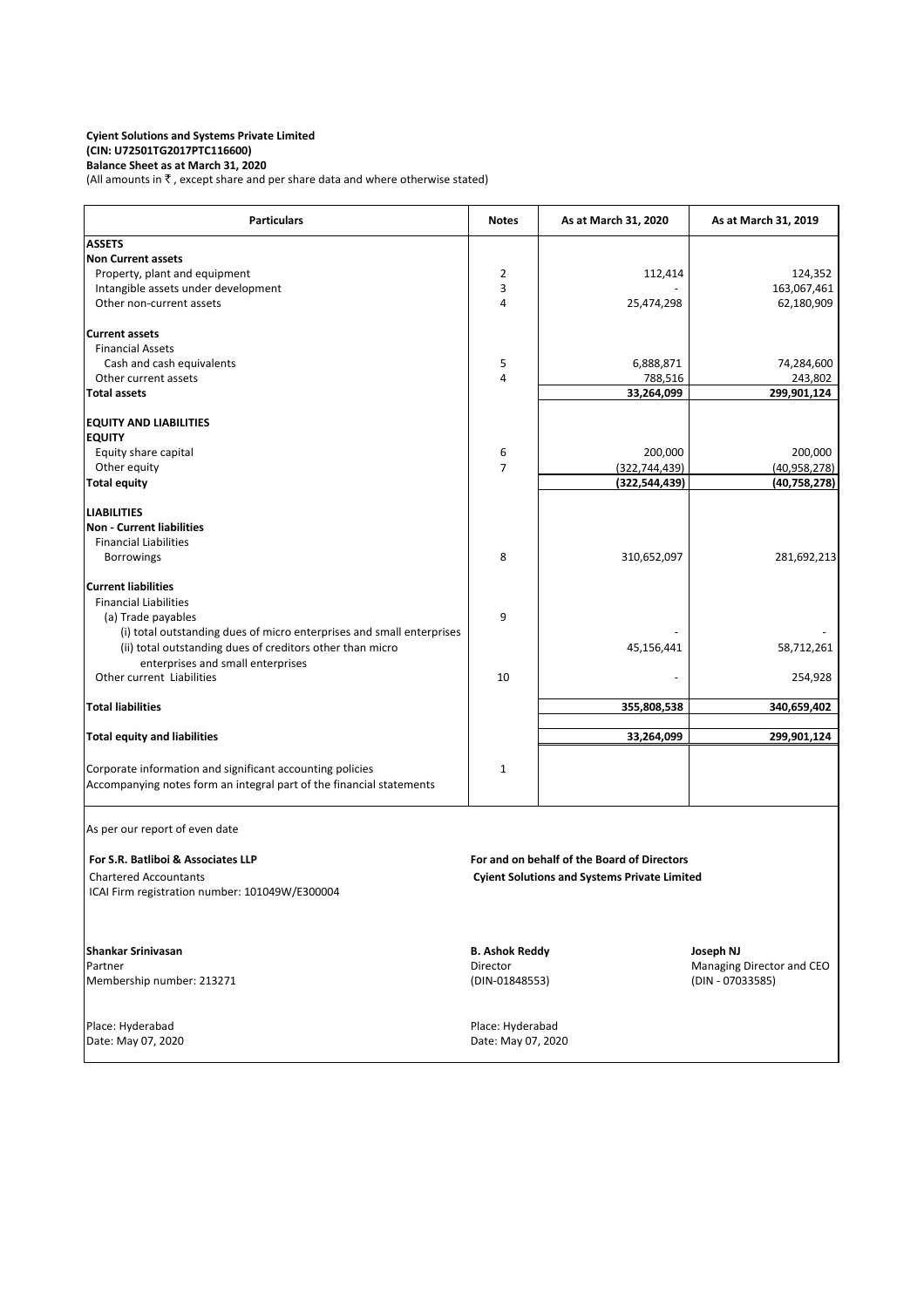#### **Cyient Solutions and Systems Private Limited (CIN: U72501TG2017PTC116600)**

**Statement of Profit and Loss for the year ended March 31, 2020** (All amounts in  $\bar{\tau}$ , except share and per share data and where otherwise stated)

Particulars **Notes Notes For the year ended March 31, 2020 For the year ended March 31, 2019 INCOME** Revenue from operations 100,566,996<br>
Other income 12 100,566,996<br>
12 261,600 174,510) Other income (174,510) (174,510) (174,510) (174,510) (174,510) **Total income 261,600 100,392,486 EXPENSES** Cost of materials consumed and the set of materials consumed and the set of materials consumed and the set of  $\sim$  93,068,739 Finance costs 13 23,020,763 23,020,763 23,020,763 23,020,763 23,020,763 23,020,763 Depreciation expense 2 18,444 Impairment of non-current assets 14 14 222,494,655 Other expenses 23,445,708 23,445,708 **Total expenses** 282,047,761 **139,553,654 Loss before tax** (281,786,161) (39,161,168) Tax expense that the set of the set of the set of the set of the set of the set of the set of the set of the set of the set of the set of the set of the set of the set of the set of the set of the set of the set of the se **Loss for the year** (39,161,168) **Total comprehensive income for the year (281,786,161)** (281,786,161) (39,161,168) **Earnings per equity share (par value of** ` **10 each)** Basic and Diluted ( $\vec{\tau}$ ) (1,958.06) Corporate information and significant accounting policies and the state of the 1 Accompanying notes form an integral part of the financial statements As per our report of even date  **For S.R. Batliboi & Associates LLP** Chartered Accountants **Cyient Solutions and Systems Private Limited** ICAI Firm registration number: 101049W/E300004 **Shankar Srinivasan B. Ashok Reddy Joseph NJ** Partner Managing Director (Partner Managing Director and CEO)<br>
Membership number: 213271 (DIN-01848553) Membership number: 213271 Membership number: 213271 (DIN-01848553) Place: Hyderabad Place: Hyderabad Place: Hyderabad **For and on behalf of the Board of Directors**

Date: May 07, 2020 Date: May 07, 2020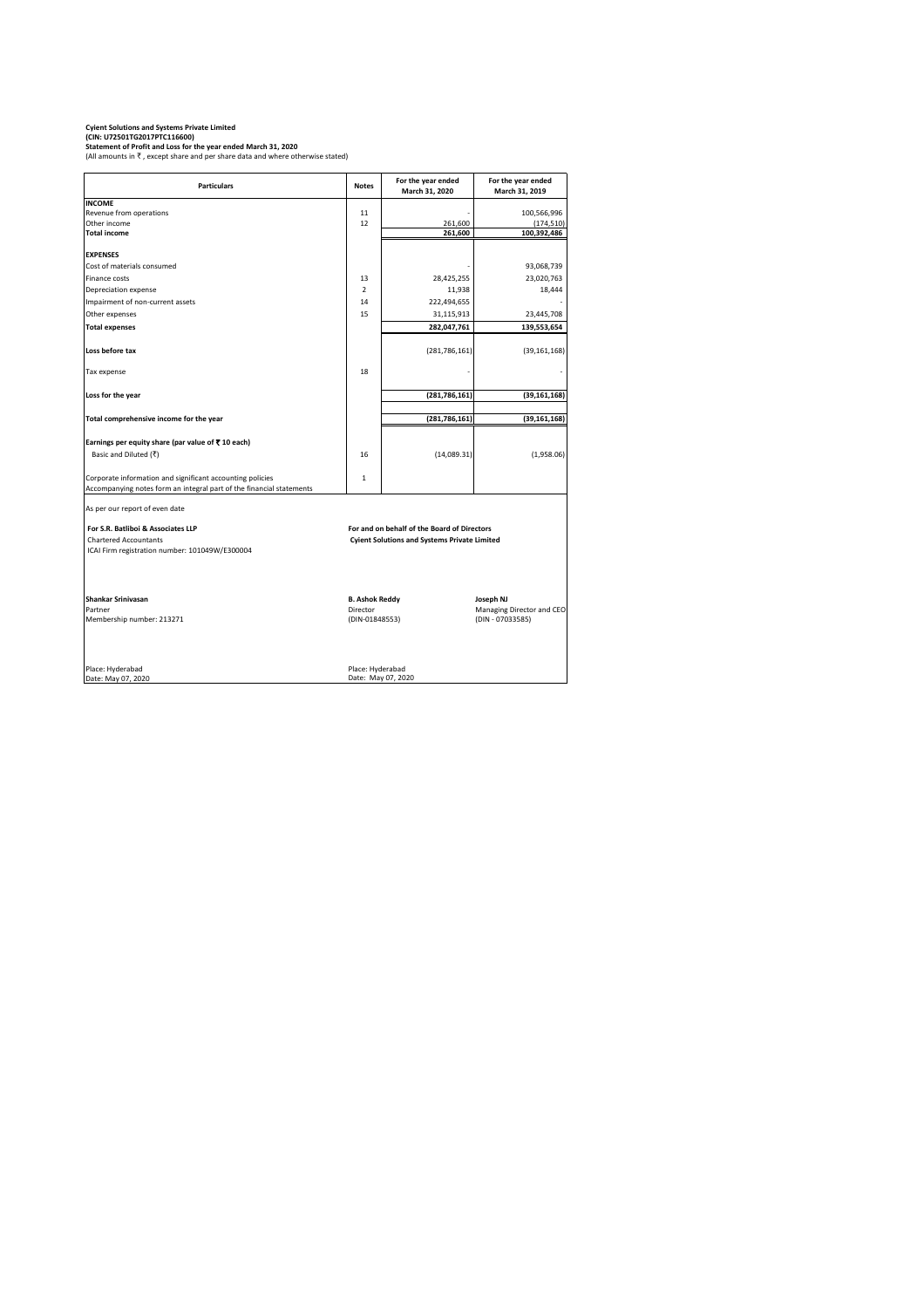#### **Cyient Solutions and Systems Private Limited (CIN: U72501TG2017PTC116600)**

#### **Statement of changes in equity for the year ended March 31, 2020**

(All amounts in  $\bar{\tau}$ , except share and per share data and where otherwise stated)

#### **a. Equity share capital**

| <b>Particulars</b>                     |   | Amount  |
|----------------------------------------|---|---------|
| Balance as at March 31, 2018           |   | 200.000 |
| Issue of equity shares during the year |   |         |
| Balance as at March 31, 2019           | 6 | 200.000 |
| Issue of equity shares during the year |   |         |
| Balance as at March 31, 2020           |   | 200,000 |

#### **b. Other equity**

|                                                                                   |              | <b>Reserves and surplus</b>                   | Items of other       |                                                 |  |
|-----------------------------------------------------------------------------------|--------------|-----------------------------------------------|----------------------|-------------------------------------------------|--|
| <b>Particulars</b>                                                                | <b>Notes</b> | <b>Retained earnings</b>                      | comprehensive income | <b>Total other equity</b>                       |  |
| Balance as at March 31, 2018<br>Loss for the year<br>Balance as at March 31, 2019 |              | (1,797,110)<br>(39, 161, 168)<br>(40,958,278) |                      | (1,797,110)<br>(39, 161, 168)<br>(40, 958, 278) |  |
| Loss for the year<br>Balance as at March 31, 2020                                 |              | (281, 786, 161)<br>(322, 744, 439)            |                      | (281, 786, 161)<br>(322, 744, 439)              |  |

Accompanying notes form an integral part of the financial statements

As per our report of even date

ICAI Firm registration number: 101049W/E300004

 **For S.R. Batliboi & Associates LLP For and on behalf of the Board of Directors** Chartered Accountants **Cyient Solutions and Systems Private Limited**

| <b>Shankar Srinivasan</b> | <b>B. Ashok Reddy</b> | Joseph NJ                 |
|---------------------------|-----------------------|---------------------------|
| Partner                   | Director              | Managing Director and CEO |
| Membership number: 213271 | (DIN-01848553)        | (DIN - 07033585)          |
|                           |                       |                           |
|                           |                       |                           |
|                           |                       |                           |
| Place: Hyderabad          |                       |                           |
|                           | Place: Hyderabad      |                           |

Date: May 07, 2020 Date: May 07,2020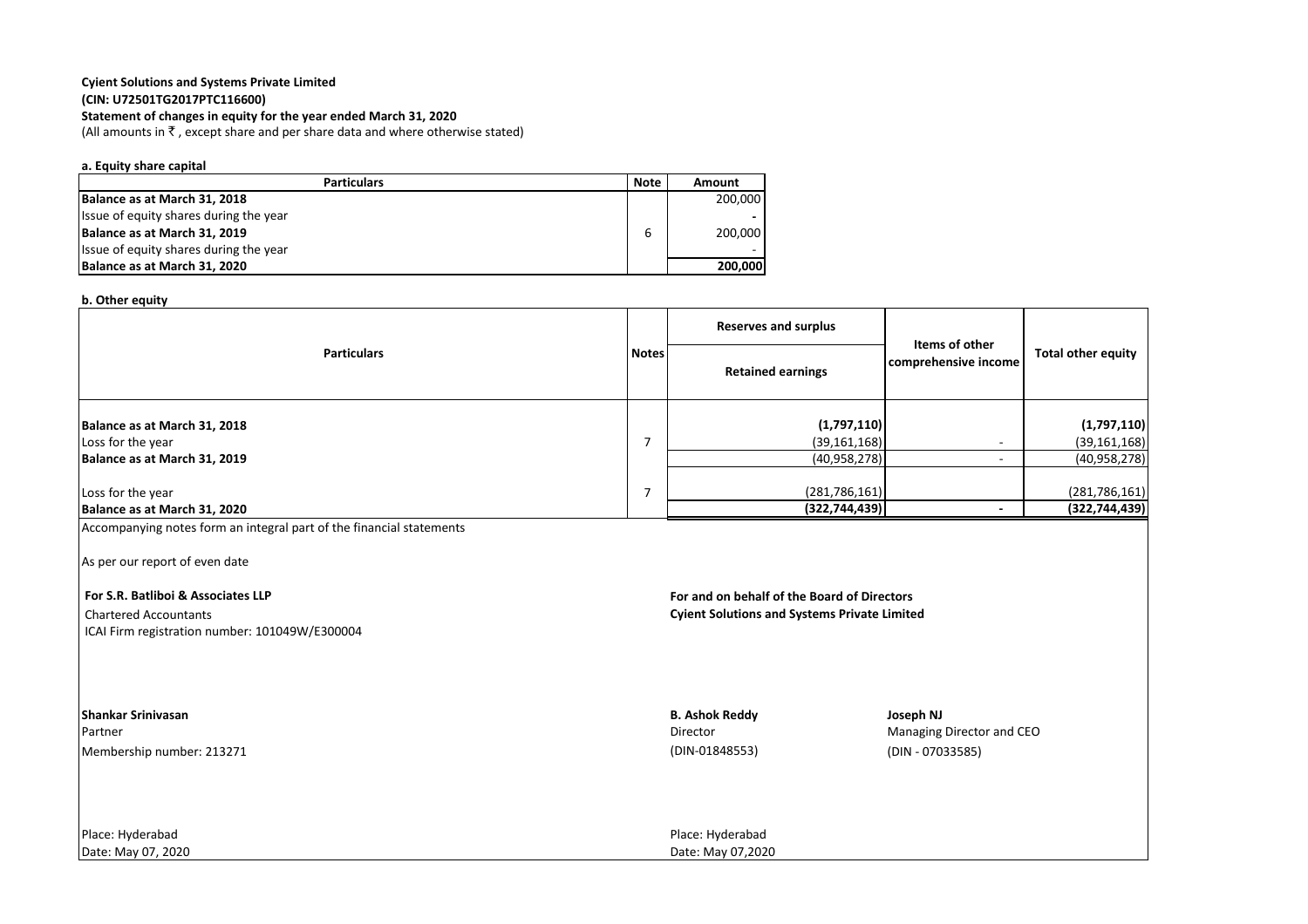**Cash Flow Statement for the year ended March 31, 2020** (All amounts in  $\bar{\tau}$  , except share and per share data and where otherwise stated)

**(CIN: U72501TG2017PTC116600)**

|                                                                      | For the year ended                                  |                | For the year ended |                 |
|----------------------------------------------------------------------|-----------------------------------------------------|----------------|--------------------|-----------------|
| <b>Particulars</b>                                                   |                                                     |                |                    |                 |
|                                                                      | March 31, 2020                                      |                | March 31, 2019     |                 |
| A. CASH FLOW FROM OPERATING ACTIVITIES                               |                                                     |                |                    |                 |
| Loss for the year                                                    | (281, 786, 161)                                     |                | (39, 161, 168)     |                 |
| Adjustments for:                                                     |                                                     |                |                    |                 |
| Finance costs                                                        | 28,425,255                                          |                | 23,020,763         |                 |
| Depreciation and amortisation expense                                | 11,938                                              |                | 18,444             |                 |
| Impairment of non-current assets                                     | 222,494,655                                         |                |                    |                 |
| Operating loss before working capital changes                        |                                                     | (30, 854, 313) |                    | (16, 121, 961)  |
| <b>Changes in working capital:</b>                                   |                                                     |                |                    |                 |
| Adjustments for (increase) / decrease in operating assets:           |                                                     |                |                    |                 |
| Other financial assets                                               |                                                     |                | 1,956,000          |                 |
| Other assets                                                         | (3,997,978)                                         |                | (2,997,517)        |                 |
| Adjustments for increase / (decrease) in operating liabilities:      |                                                     |                |                    |                 |
| Trade payables                                                       | (32,823,139)                                        |                | 58,661,261         |                 |
| Other liabilities                                                    | (254, 928)                                          |                | 254,928            |                 |
| Cash (used in) / generated from operations                           |                                                     | (67, 930, 358) |                    | 41,752,711      |
| Income tax paid                                                      |                                                     |                |                    |                 |
| Net cash flow (used in)/ from operating activities (A)               |                                                     | (67, 930, 358) |                    | 41,752,711      |
| <b>B. CASH FLOW FROM INVESTING ACTIVITIES</b>                        |                                                     |                |                    |                 |
|                                                                      |                                                     |                |                    |                 |
| Payment towards purchase of property, plant and equipment and        |                                                     |                | (90, 759, 984)     |                 |
| intangible assets                                                    |                                                     |                |                    |                 |
| Advance received from holding Company                                |                                                     |                | (136,500,000)      |                 |
| Net cash used in investing activities (B)                            |                                                     |                |                    | (227, 259, 984) |
| <b>C. CASH FLOW FROM FINANCING ACTIVITIES</b>                        |                                                     |                |                    |                 |
| Loan from holding Company                                            | 534,629                                             |                | 258,671,450        |                 |
| Net cash flow from financing activities (C)                          |                                                     | 534,629        |                    | 258,671,450     |
|                                                                      |                                                     |                |                    |                 |
| Net increase in Cash and cash equivalents (A+B+C)                    |                                                     | (67, 395, 729) |                    | 73, 164, 177    |
|                                                                      |                                                     |                |                    |                 |
| Cash and cash equivalents at the beginning of the year               |                                                     | 74,284,600     |                    | 1,120,423       |
|                                                                      |                                                     | 6,888,871      |                    | 74,284,600      |
| Cash and cash equivalents at the end of the year                     |                                                     |                |                    |                 |
| Cash and cash equivalents comprises of: (refer note 5)               |                                                     |                |                    |                 |
| <b>Balances with Banks</b>                                           |                                                     |                |                    |                 |
| in current accounts                                                  |                                                     | 6,888,871      |                    | 74,284,600      |
|                                                                      |                                                     | 6,888,871      |                    | 74,284,600      |
| Accompanying notes form an integral part of the financial statements |                                                     |                |                    |                 |
|                                                                      |                                                     |                |                    |                 |
| As per our report of even date                                       |                                                     |                |                    |                 |
|                                                                      |                                                     |                |                    |                 |
|                                                                      |                                                     |                |                    |                 |
| For S.R. BATLIBOI & ASSOCIATES LLP                                   | For and on behalf of the Board of Directors         |                |                    |                 |
| <b>Chartered Accountants</b>                                         | <b>Cyient Solutions and Systems Private Limited</b> |                |                    |                 |
| ICAI Firm registration number: 101049W/E300004                       |                                                     |                |                    |                 |
|                                                                      |                                                     |                |                    |                 |
|                                                                      |                                                     |                |                    |                 |
|                                                                      |                                                     |                |                    |                 |
| <b>Shankar Srinivasan</b>                                            | <b>B. Ashok Reddy</b>                               |                | Joseph NJ          |                 |

Partner Managing Director and CEO<br>
Membership number: 213271 Membership number: 213271 Membership number: 213271 Membership number: 213271 Membership number: 213271

Date: May 07, 2020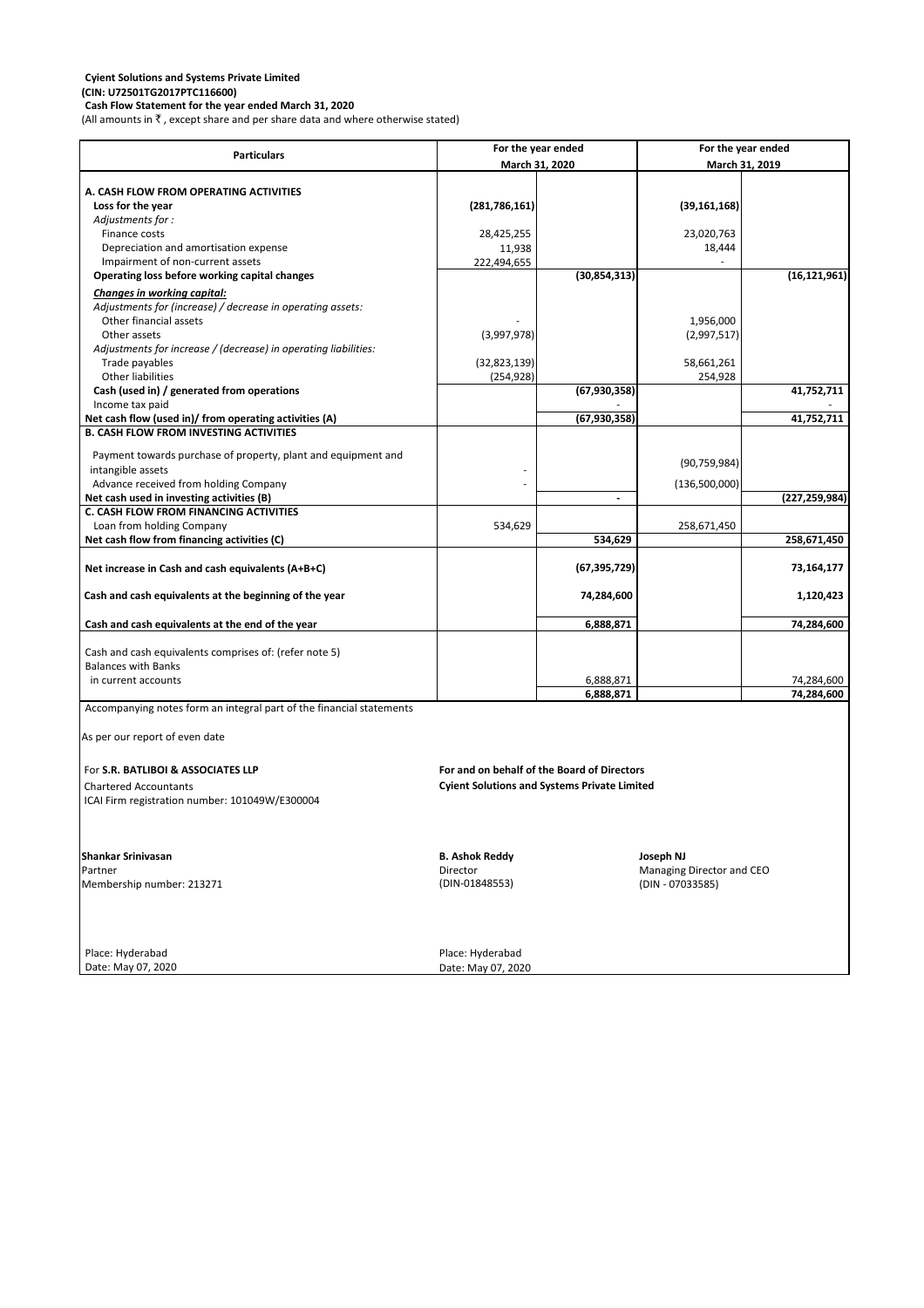#### **Notes forming part of the financial statements**

(All amounts in  $\bar{\tau}$ , except share and per share data and where otherwise stated)

#### **2. Property, plant and equipment**

| <b>Particulars</b>              | As at          |                |  |
|---------------------------------|----------------|----------------|--|
|                                 | March 31, 2020 | March 31, 2019 |  |
| Carrying amounts of:            |                |                |  |
| <b>Furniture and fixtures</b>   | 48,543         | 53,698         |  |
| <b>Electrical installations</b> | 63,871         | 70,654         |  |
| <b>Total</b>                    | 112,414        | 124,352        |  |

**Notes:**

a. Movement in the carrying amounts of property, plant and equipment is as below:

| <b>Particulars</b>             | <b>Furniture and fixtures</b> | <b>Electrical</b><br>installations | <b>Total</b> |
|--------------------------------|-------------------------------|------------------------------------|--------------|
| I. Cost                        |                               |                                    |              |
| Balance as at March 31, 2018   |                               |                                    |              |
| <b>Additions</b>               | 71,398                        | 71,398                             | 142,796      |
| Balance as at March 31, 2019   | 71,398                        | 71,398                             | 142,796      |
| Additions                      |                               |                                    |              |
| Balance as at March 31, 2020   | 71,398                        | 71,398                             | 142,796      |
| II. Accumulated depreciation   |                               |                                    |              |
| Balance as at March 31, 2018   |                               |                                    |              |
| Depreciation for the year      | 17,700                        | 744                                | 18,444       |
| Balance as at March 31, 2019   | 17,700                        | 744                                | 18,444       |
| Depreciation for the year      | 5,155                         | 6,783                              | 11,938       |
| Balance as at March 31, 2020   | 22,855                        | 7,527                              | 30,382       |
| III. Carrying Amounts (I - II) |                               |                                    |              |
| Balance as at March 31, 2019   | 53,698                        | 70,654                             | 124,352      |
| Balance as at March 31, 2020   | 48,543                        | 63,871                             | 112,414      |

#### **3 Intangible assets under development**

| <b>Particulars</b>                                        | As at          |                |
|-----------------------------------------------------------|----------------|----------------|
|                                                           | March 31, 2020 | March 31, 2019 |
| Intangible assets under development<br>(refer note below) |                | 163,067,461    |
|                                                           |                | 163,067,461    |

During the previous year, the Company entered into a collaboration agreement with a third party for the development of payload and customization of UAV system. As at March 31, 2019, ₹ 163,067,461 spent had been classified as 'intangible asset under development'.

During the year, the Company has recognised one-time charge of  $\bar{\tau}$  163,067,461 relating to costs incurred on development of UAV systems in view of the potential delays in materialization of orders.(refer note 14).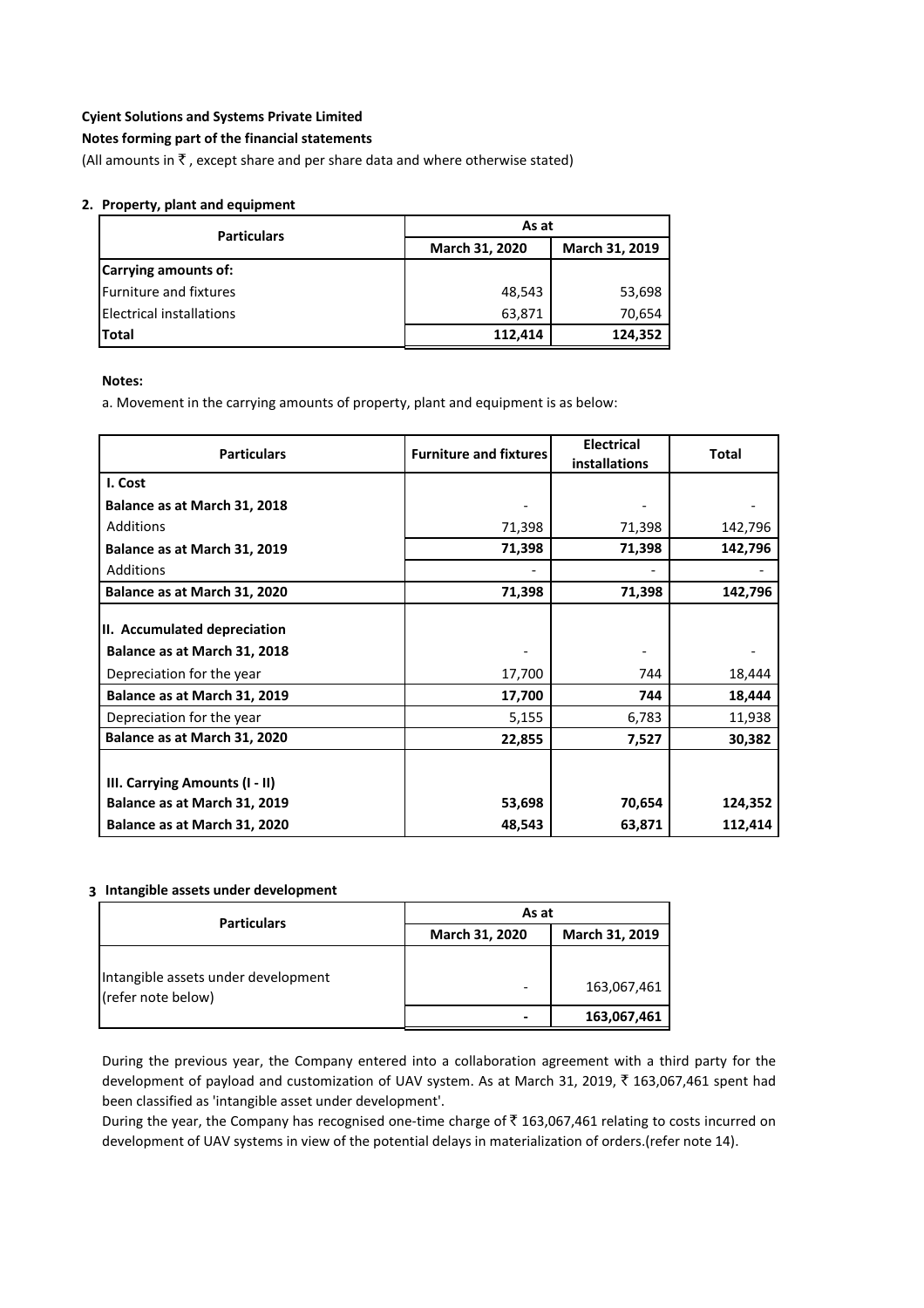#### **Notes forming part of the financial statements**

(All amounts in  $\bar{\tau}$  , except share and per share data and where otherwise stated)

#### **4. Other assets**

| <b>Particulars</b>                          | As at March 31, 2020 | As at March 31, 2019 |
|---------------------------------------------|----------------------|----------------------|
| Non-current:                                |                      |                      |
| Capital advances                            | 40,159,875           | 40,159,875           |
| Less: impairment (refer note 14)            | (40, 159, 875)       |                      |
| Other receivables                           |                      |                      |
| Considered doubtful                         | 19,267,319           |                      |
| Less: impairment (refer note 14)            | (19, 267, 319)       |                      |
| Balance with government authorities         | 25,474,298           | 22,021,034           |
| Total other non current assets              | 25,474,298           | 62,180,909           |
| Current:                                    |                      |                      |
| Prepaid expenses                            | 77,366               | 243,802              |
| Advances to suppliers and service providers | 711,150              |                      |
| <b>Total other current assets</b>           | 788,516              | 243,802              |
| <b>Total other assets</b>                   | 26,262,814           | 62,424,711           |

#### **5. Cash and cash equivalents**

| <b>Particulars</b>  | As at March 31, 2020 | As at March 31, 2019 |
|---------------------|----------------------|----------------------|
| Balances with banks |                      |                      |
| in current accounts | 6,888,871            | 74,284,600           |
| <b>Total</b>        | 6,888,871            | 74,284,600           |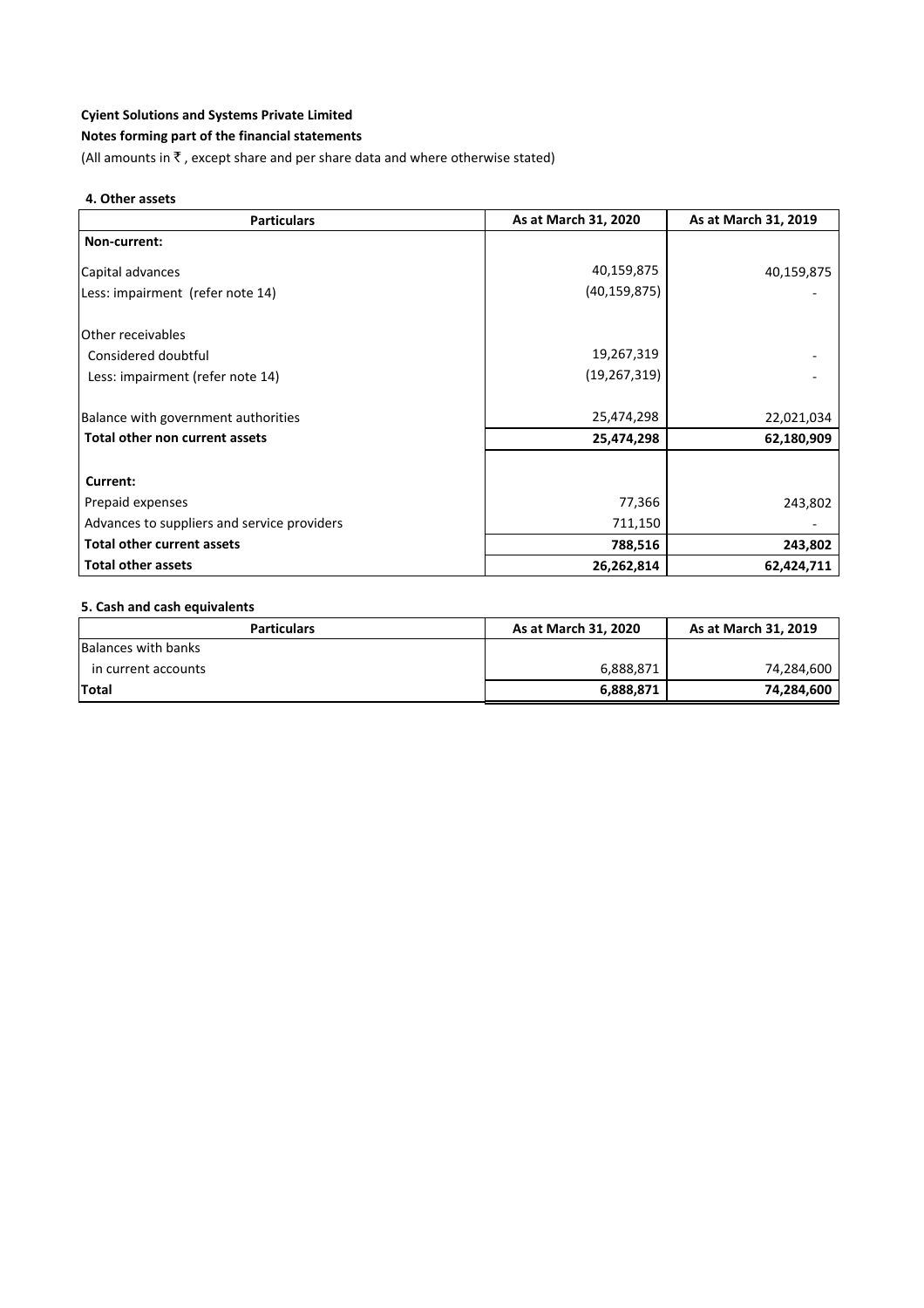#### **Notes forming part of the financial statements**

(All amounts in  $\bar{\tau}$ , except share and per share data and where otherwise stated)

#### **6. Equity share capital**

#### **a. Reconciliation of the number of shares outstanding:**

#### **b. Details of shares held by each shareholder holding more than 5% shares**

| <b>Particulars</b>                                        | As at March 31, 2020 | As at March 31, 2019 |
|-----------------------------------------------------------|----------------------|----------------------|
| Authorised share capital:                                 |                      |                      |
| 100,000 equity shares of ₹10 each                         | 1,000,000            | 1,000,000            |
|                                                           |                      |                      |
| I Issued and subscribed capital:                          |                      |                      |
| 20,000 fully paid up equity shares of $\bar{\xi}$ 10 each | 200.000              | 200,000              |
| Total                                                     | 200,000              | 200,000              |

| <b>Particulars</b>              | As at March 31, 2020    |         | As at March 31, 2019    |         |
|---------------------------------|-------------------------|---------|-------------------------|---------|
|                                 | <b>Number of shares</b> | Amount  | <b>Number of shares</b> | Amount  |
| Opening balance                 | 20,000                  | 200,000 | 20,000                  | 200,000 |
| Issue of shares during the year |                         |         |                         |         |
| <b>Closing balance</b>          | 20,000                  | 200,000 | 20,000                  | 200,000 |

#### **c. Rights, preferences and restrictions attached to equity shares:**

The Company has only one class of equity shares having a par value of  $\bar{\tau}$  10 per share. Each holder of equity shares is entitled to one vote per share.

|                                | As at March 31, 2020  |                            | As at March 31, 2019  |                            |
|--------------------------------|-----------------------|----------------------------|-----------------------|----------------------------|
| Name of shareholder            | Number of shares held | % holding of equity shares | Number of shares held | % holding of equity shares |
| Fully paid equity shares       |                       |                            |                       |                            |
| Cyient Limited                 | 10,200                | 51.00%                     | 10,200                | 51.00%                     |
| Bluebird Aero systems Limited* | 9,800                 | 49.00%                     | 9,800                 | 49.00%                     |

\* Effective April 11,2018, Bluebird Aerosystems Limited ("Bluebird") acquired 49% shareholding in the Company from Cyient Limited.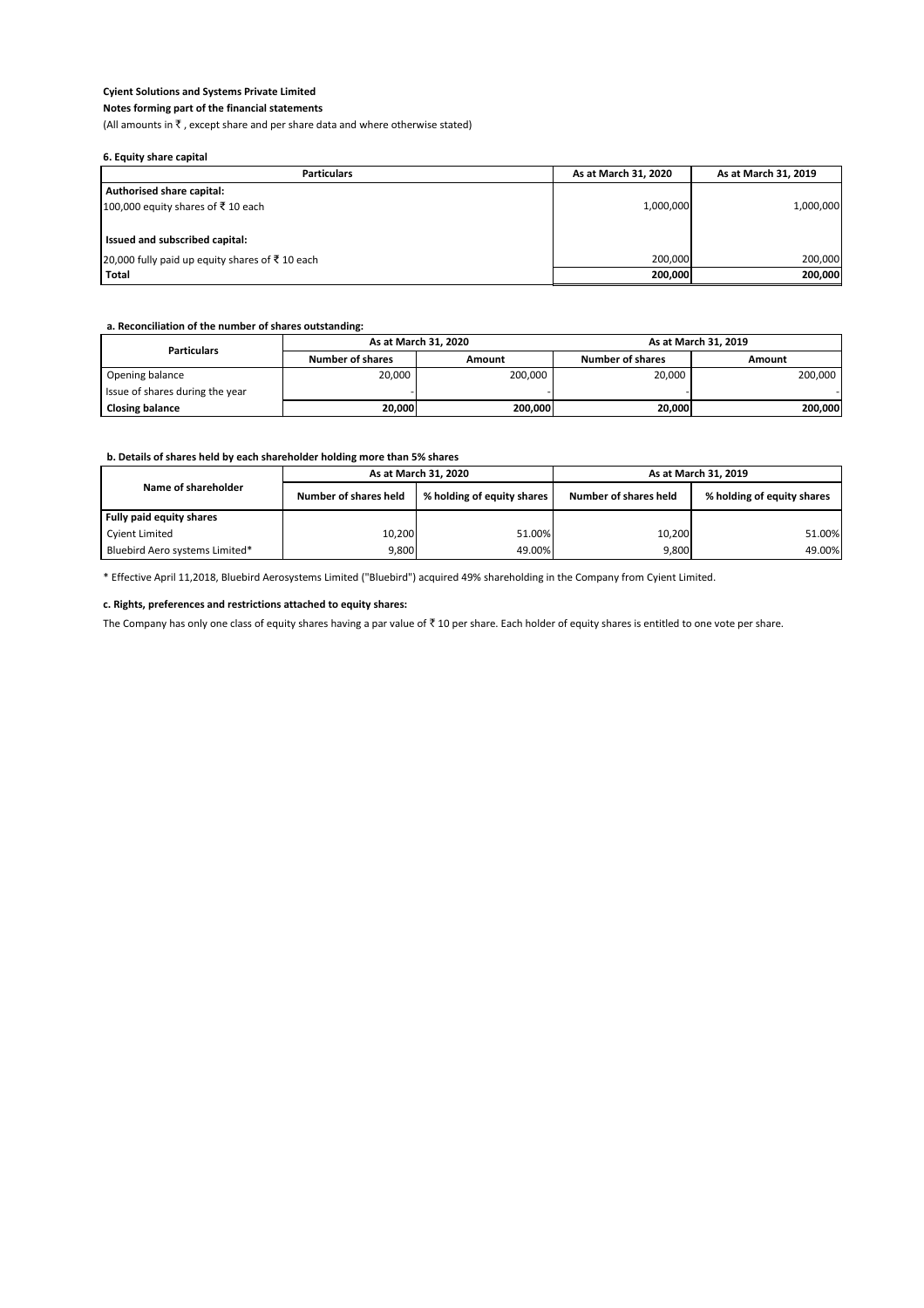#### **Notes forming part of the financial statements**

(All amounts in  $\bar{\tau}$  , except share and per share data and where otherwise stated)

#### **7. Other equity**

| <b>Particulars</b>       | As at March 31, 2020 | As at March 31, 2019 |
|--------------------------|----------------------|----------------------|
| <b>Retained earnings</b> |                      |                      |
| (i) Opening balance      | (40,958,278)         | (1,797,110)          |
| (ii) Loss for the year   | (281,786,161)        | (39, 161, 168)       |
| <b>Total</b>             | (322, 744, 439)      | (40, 958, 278)       |

#### **Nature of reserves:**

Retained earnings comprises of prior years' undistributed earnings after taxes along with current year loss.

#### **8. Non-current borrowings**

| <b>Particulars</b>                          | As at March 31, 2020 | As at March 31, 2019 |
|---------------------------------------------|----------------------|----------------------|
| Loan from Cyient Limited (refer note below) | 310.652.097          | 281.692.213          |
| <b>Total</b>                                | 310.652.097          | 281,692,213          |

#### **Note :**

Unsecured loan availed from the holding company, Cyient Limited and repayable on or before by 31 March, 2023. The loan was availed @10% interest per annum.

#### **9. Trade payables**

| As at March 31, 2020 | As at March 31, 2019 |
|----------------------|----------------------|
|                      |                      |
| 45,156,441           | 58,712,261           |
|                      |                      |
| 45,156,441           | 58,712,261           |
|                      |                      |

\* Includes amount payable to its related parties (refer note 19)

#### **10. Other current liabilities**

| <b>Particulars</b>    | As at March 31, 2020     | As at March 31, 2019 |
|-----------------------|--------------------------|----------------------|
| Statutory remittances | $\overline{\phantom{0}}$ | 254,928              |
| <b>Total</b>          | $\overline{\phantom{0}}$ | 254,928              |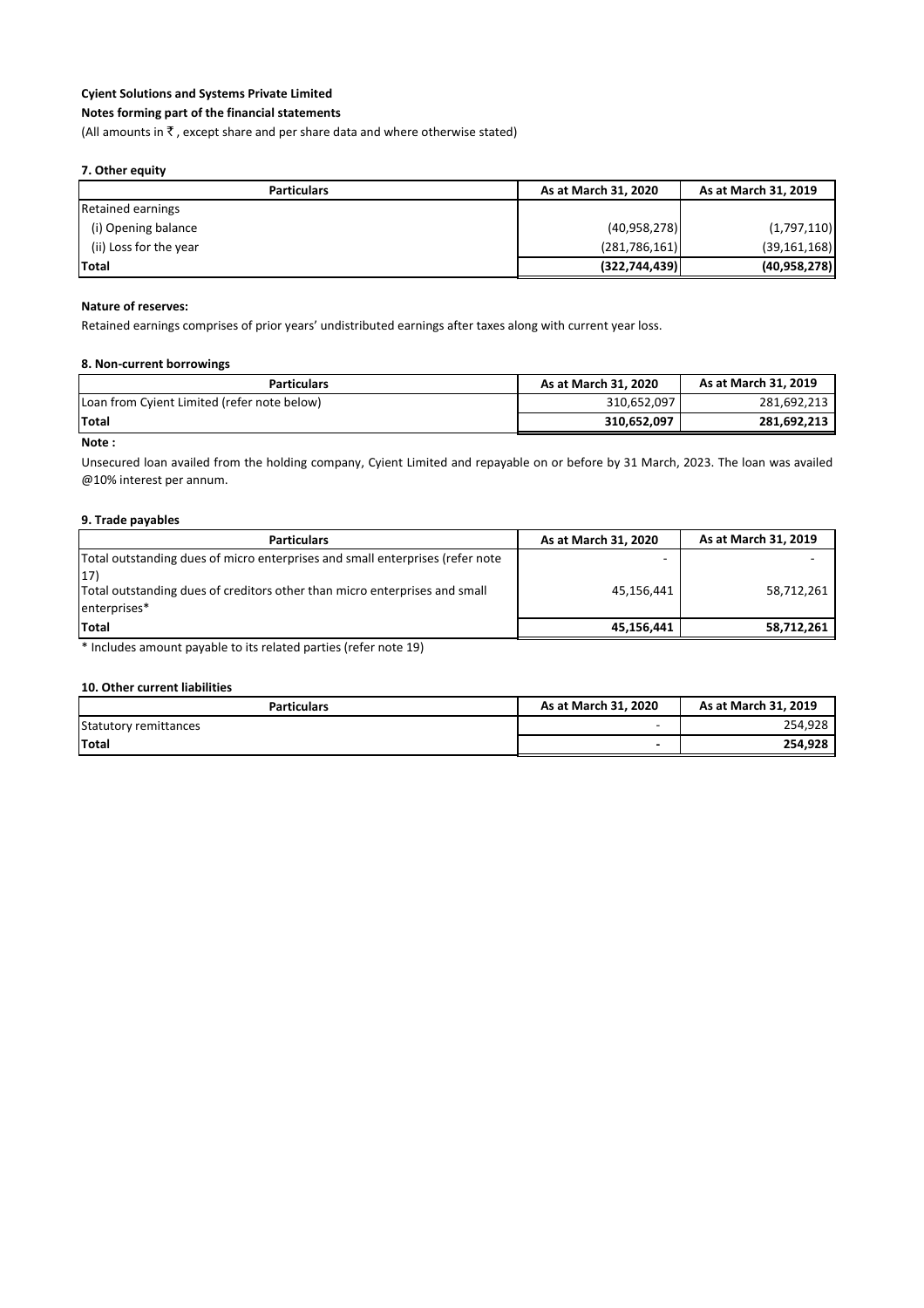**Notes forming part of the financial statements**

(All amounts in  $\bar{\tau}$ , except share and per share data and where otherwise stated)

#### **11. Revenue from operations**

Revenues for the year ended March 31, 2020 and March 31, 2019 are as follows:

| <b>Particulars</b>            | For the year ended |                |
|-------------------------------|--------------------|----------------|
|                               | March 31, 2020     | March 31, 2019 |
|                               |                    |                |
| Revenue from products         |                    | 100,566,996    |
| Total revenue from operations |                    | 100,566,996    |

The Company presents revenues net of indirect taxes in the statement of profit and loss.

#### **(i). Disaggregated revenue information**

The table below presents disaggregated revenues from contracts with customers by contract type and geography. The Company believes that this disaggregation best depicts how the nature, amount, timing and uncertainty of revenues and cash flows are affected.

| <b>Particulars</b>               | For the year ended |                |
|----------------------------------|--------------------|----------------|
|                                  | March 31, 2020     | March 31, 2019 |
| <b>Revenues by contract type</b> |                    |                |
| <b>Product Sale</b>              |                    | 100,566,996    |
| <b>Total</b>                     |                    | 100,566,996    |
|                                  |                    |                |
| <b>Revenues by Geography</b>     |                    |                |
| India                            |                    | 100,566,996    |
| <b>Total</b>                     |                    | 100,566,996    |

#### **Product sale:**

Revenue from sale of products is recognised at the point in time when control of the asset is transferred to the customer, generally on delivery of the products.

The Company has applied practical expedient and has not disclosed information about remaining performance obligations in contracts, where the original contract duration is one year or less or where the entity has the right to consideration that corresponds directly with the value of entity's performance completed to date. Consequently, disclosure related to transaction price allocated to remaining performance obligation is not material.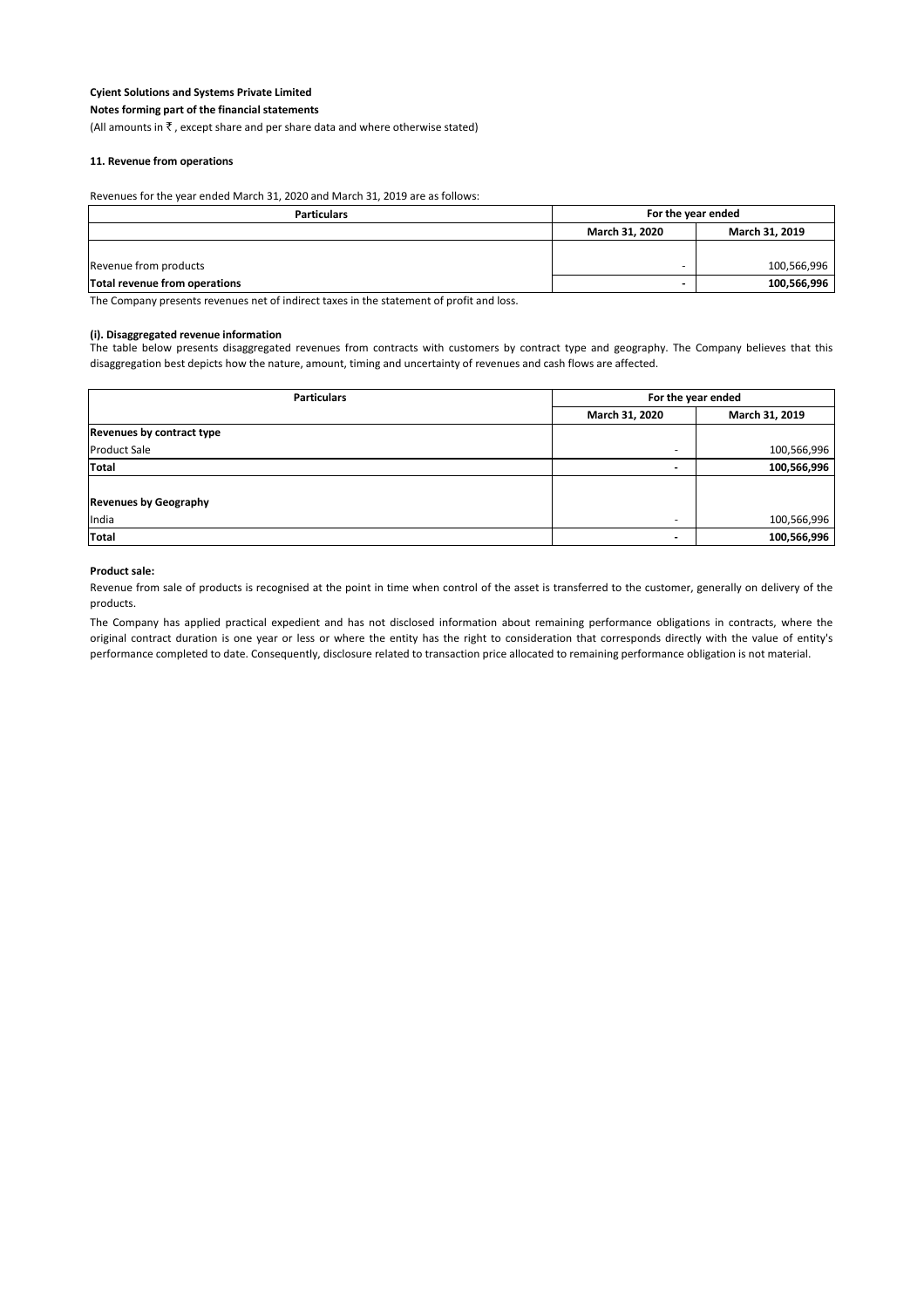#### **Notes forming part of the financial statements**

(All amounts in  $\bar{\tau}$ , except share and per share data and where otherwise stated)

#### **12. Other Income**

| <b>Particulars</b>                   | For the year ended<br><b>March 31, 2020</b> | For the year ended<br><b>March 31, 2019</b> |
|--------------------------------------|---------------------------------------------|---------------------------------------------|
| Foreign exchange gain / (loss) (net) | 261,600                                     | (174, 510)                                  |
| <b>ITotal</b>                        | 261,600                                     | (174, 510)                                  |

#### **13. Finance cost**

**15. Other expenses**

| <b>Particulars</b>                   | For the year ended    | For the year ended    |
|--------------------------------------|-----------------------|-----------------------|
|                                      | <b>March 31, 2020</b> | <b>March 31, 2019</b> |
| Interest on loans from related party | 28,425,255            | 23,020,763            |
| <b>Total</b>                         | 28,425,255            | 23.020.763            |

#### **14. Impairment of non-current assets**

During the previous year, the Company entered into a collaboration agreement with a third party for the development of payload and customization of UAV systems. As at March 31, 2019,  $\bar{\tau}$  163,067,461 spent has been classified as 'intangible asset under development' and  $\bar{t}$  59,427,194 under capital and other advances. During the year, the Company has recognised one-time impairment charge of  $\bar{\tau}$  222,494,655 relating to costs incurred on development of UAV systems in view of the potential delays in materialization of orders and classified under 'impairment of non-current assets' (refer note 3).

> **For the year ended March 31, 2019**

# **Particulars For the year ended For the year ended March 31, 2020** Rent 24,000 المسلم 24,000 المسلم 24,000 المسلم 24,000 المسلم 24,000 المسلم 24,000 المسلم 24,000 المسلم 24,000 Repairs and maintenance

| Total                          | 31,115,913 | 23,445,708 |
|--------------------------------|------------|------------|
| Miscellaneous expense          | 463,642    | 601,833    |
| Auditor's remuneration         | 500,000    | 500,000    |
| Marketing expenses             |            | 216,000    |
| Legal and professional charges | 24,206,754 | 19,575,530 |
| - Others                       | 255,662    | 8,250      |
| - Machinery                    | 17,800     | 158,480    |
| Repairs and maintenance        |            |            |
| Travelling and conveyance      | 2,254,966  | 242,972    |
| Printing and stationery        | 17,567     | 109,991    |
| Rates and taxes                | 3,375,522  | 2,008,652  |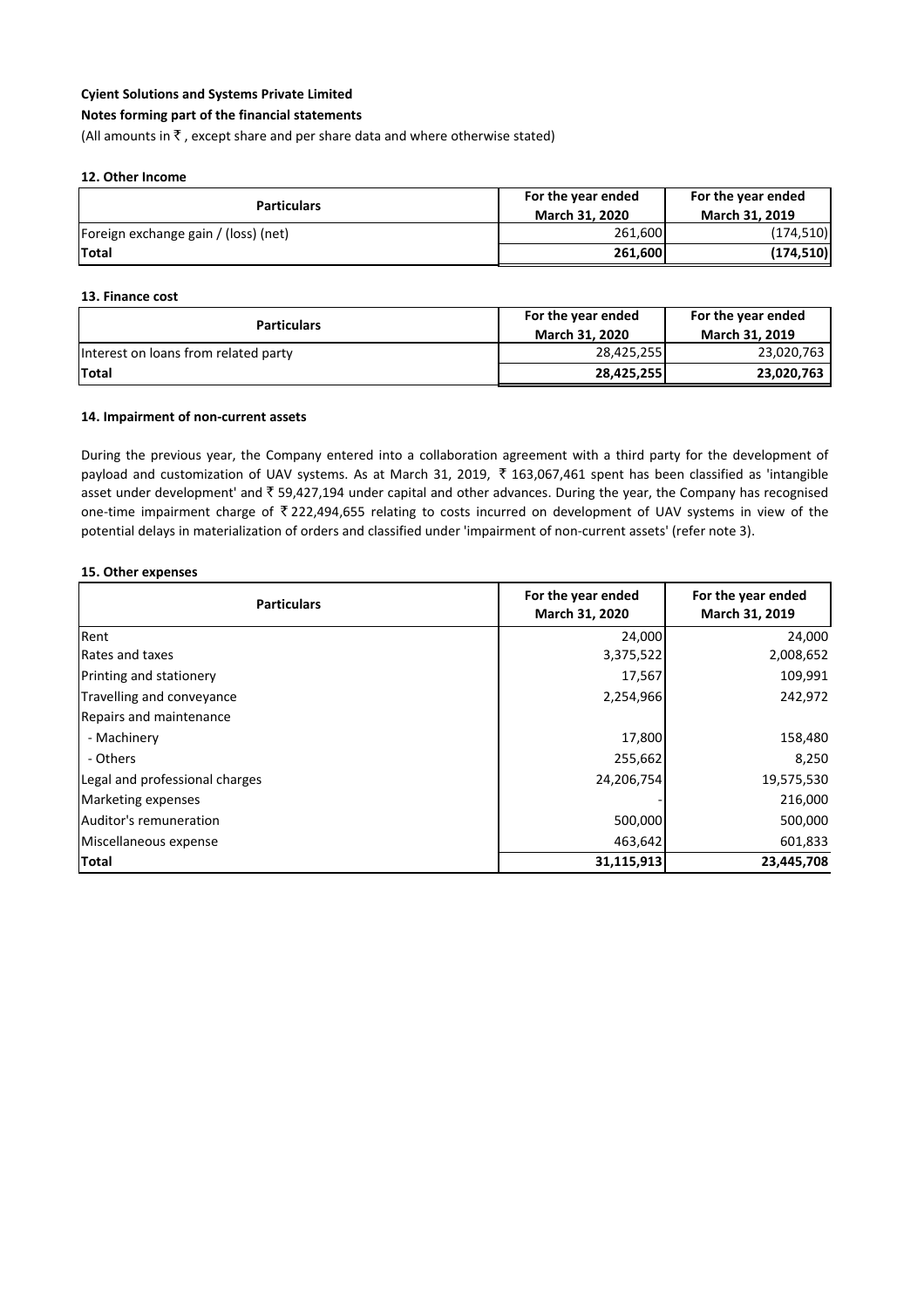**Notes forming part of the financial statements**

(All amounts in  $\bar{\tau}$ , except share and per share data and where otherwise stated)

#### **16. Earnings per share**

| <b>Particulars</b>                           | For the year ended | For the year ended |
|----------------------------------------------|--------------------|--------------------|
|                                              | March 31, 2020     | March 31, 2019     |
| Loss after tax                               | (281, 786, 161)    | (39, 161, 168)     |
|                                              |                    |                    |
| <b>Basic and Diluted*:</b>                   |                    |                    |
| Number of shares outstanding at the year end | 20,000             | 20,000             |
| Weighted average number of equity shares     | 20,000             | 20,000             |
|                                              |                    |                    |
| <b>Earnings per share (₹)</b>                | (14,089.31)        | (1,958.06)         |

\* There were no dilutive instruments outstanding during the year.

#### **17. Disclosures required under Section 22 of the Micro, Small and Medium Enterprises Development Act, 2006**

| <b>Particulars</b>                                                                                                                                    | As at March 31, 2020 | As at March 31, 2019 |
|-------------------------------------------------------------------------------------------------------------------------------------------------------|----------------------|----------------------|
| $(i)$ Principal amount remaining unpaid to any supplier as at the end of the accounting year                                                          |                      |                      |
| (ii) Interest due thereon remaining unpaid to any supplier as at the end of the accounting<br>year                                                    |                      |                      |
| (iii) The amount of interest paid along with the amounts of the payment made to the<br>supplier beyond the appointed day                              |                      |                      |
| $(iv)$ The amount of interest due and payable for the year                                                                                            |                      |                      |
| $(v)$ The amount of interest accrued and remaining unpaid at the end of the accounting year                                                           |                      |                      |
| (vi) The amount of further interest due and payable even in the succeeding year, until such<br>date when the interest dues as above are actually paid |                      |                      |

Dues to Micro and Small Enterprises have been determined to the extent such parties have been identified on the basis of information collected by the management.

#### **18. Tax expense**

The Company has not recognised deferred tax asset ("DTA") on the business loss during the current and previous years. DTA will be recognised when it is probable that future taxable amounts will be available to utilise these losses.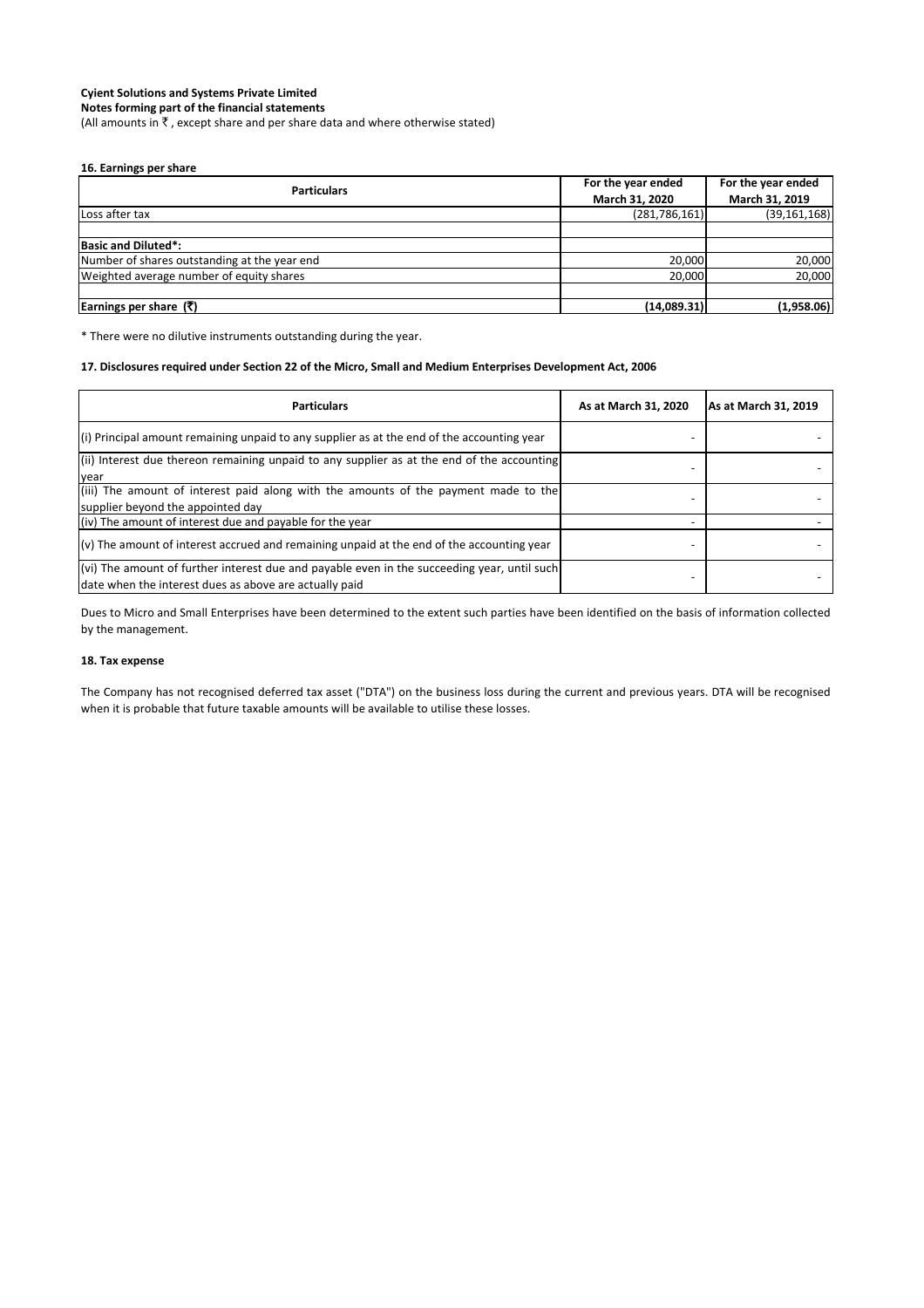**Notes forming part of the financial statements** (All amounts in  $\bar{\tau}$  , except share and per share data and where otherwise stated)

#### **19. Related Party Transactions**

The list of related parties of the Company is given below:

| <b>Party Name</b>                       | Nature of relationship               |
|-----------------------------------------|--------------------------------------|
| <b>Cyient Limited</b>                   | <b>Holding Company</b>               |
| Cyient Inc.                             | Fellow subsidiary                    |
| Cyient Canada Inc.                      | Subsidiary of Fellow subsidiary      |
| Cyient Defense Services Inc.            | Subsidiary of Fellow subsidiary      |
| B&F Design Inc.                         | Subsidiary of Fellow subsidiary      |
| <b>Cyient Insights Private Limited</b>  | Fellow subsidiary                    |
| <b>Cyient Europe Limited</b>            | Fellow subsidiary                    |
| Cyient Benelux BV                       | Subsidiary of Fellow subsidiary      |
| Cyient Schweiz GmbH                     | Subsidiary of Fellow subsidiary      |
| <b>Cyient SRO</b>                       | Subsidiary of Fellow subsidiary      |
| AnSem NV                                | Subsidiary of Fellow subsidiary      |
| AnSem BV                                | Subsidiary of Fellow subsidiary      |
| <b>Cyient GmbH</b>                      | Fellow subsidiary                    |
| <b>Cyient AB</b>                        | Subsidiary of Fellow subsidiary      |
| Cyient KK                               | Fellow subsidiary                    |
| <b>Cyient DLM Private Limited</b>       | Fellow subsidiary                    |
| <b>Cyient Singapore Private Limited</b> | Fellow subsidiary                    |
| Cyient Australia Pty Ltd                | Fellow subsidiary                    |
| Cyient Israel India Limited             | Fellow subsidiary                    |
| Infotech HAL Limited                    | Joint venture of Holding Company     |
| <b>Bluebird Aero systems Limited</b>    | Shareholder holding 49% share in the |
|                                         | Company                              |

#### **Key Managerial Personnel (KMP):**

| <b>Name</b>               | <b>Designation</b>             |
|---------------------------|--------------------------------|
| Joseph NJ                 | Managing Director & CEO        |
| B. Ashok Reddy            | <b>Non-Executive director</b>  |
| Matheswaran Muthumanickam | Independent director           |
| Ronen Nadir               | <b>INon-Executive director</b> |
| Mordechay Shechter        | <b>Non-Executive director</b>  |

**Summary of the transactions and balances with the above related parties are as follows:**

#### **(a) Transactions during the year:**

| Nature of the transaction                           |                                      | For the year ended | For the year ended |
|-----------------------------------------------------|--------------------------------------|--------------------|--------------------|
|                                                     | <b>Party Name</b>                    | March 31, 2020     | March 31, 2019     |
| Advance (repaid)/ received                          | <b>Cyient Limited</b>                |                    | (136,500,000)      |
| Corporate Guarantee (redeemed) / availed            | <b>Cyient Limited</b>                | (42, 593, 395)     | 3,152,929          |
| Purchase of goods                                   | Bluebird Aero systems Limited        |                    | 88,671,584         |
| Rental expenses                                     | <b>Cyient Limited</b>                | 24,000             | 24,000             |
| Interest expense                                    | <b>Cyient Limited</b>                | 28,425,255         | 23,020,763         |
| Reimbursement of expenses                           | <b>Cyient Limited</b>                | 26,109,130         | 18,738,313         |
|                                                     | Cyient Inc.                          | 89,226             | 315,585            |
| Loan availed                                        | <b>Cyient Limited</b>                | 28,959,884         | 281,692,213        |
| Intangible assets under development (refer note 14) | <b>Bluebird Aero systems Limited</b> |                    | 163,067,461        |
| Capital advances (refer note 14)                    | Bluebird Aero systems Limited        |                    | 40,159,875         |

#### **(b) Balances at the year-end:**

| Nature of the balance             | <b>Party Name</b>             | As at March 31, 2020     | As at March 31, 2019 |
|-----------------------------------|-------------------------------|--------------------------|----------------------|
| Corporate Guarantee outstanding   | <b>Cyient Limited</b>         | 10,559,534               | 53,152,929           |
| Trade payables                    | Cyient Limited                | 44,889,444               | 18,756,314           |
|                                   | <b>I</b> Cvient Inc.          | 404,811                  | 315,585              |
|                                   | Bluebird Aero systems Limited | $\overline{\phantom{a}}$ | 34,866,073           |
| Borrowings                        | <b>Cyjent Limited</b>         | 310,652,097              | 281,692,213          |
| Other receivables (refer note 14) | Bluebird Aero systems Limited |                          | 19,267,319           |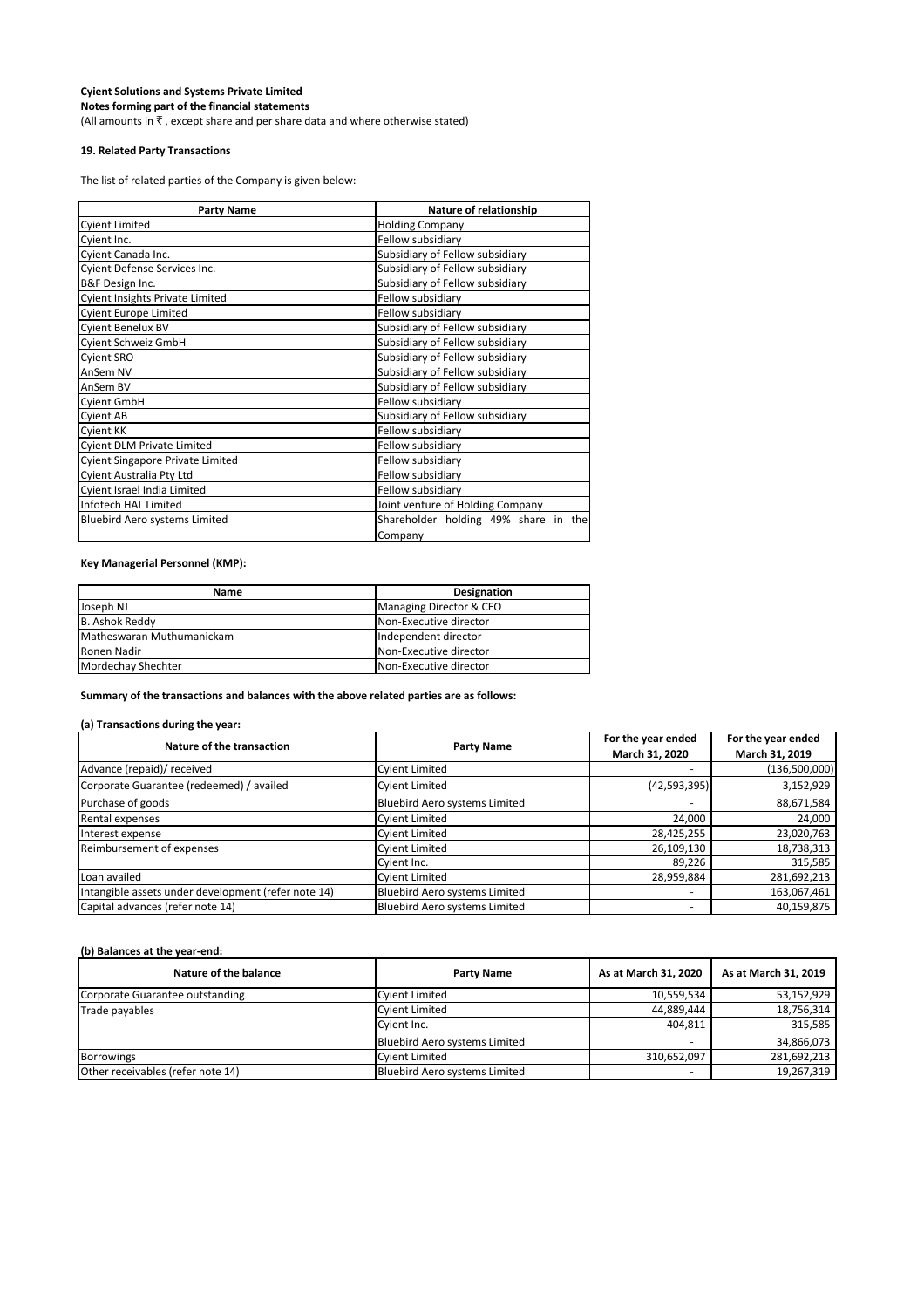#### **Cyient Solutions and Systems Private Limited Notes forming part of the financial statements**

(All amounts in  $\bar{\tau}$ , except share and per share data and where otherwise stated)

#### **20. Financial Instruments**

#### **20.1 Financial instruments by category:**

| <b>Particulars</b>                 | Carrying value as at |                |  |
|------------------------------------|----------------------|----------------|--|
|                                    | March 31, 2020       | March 31, 2019 |  |
| <b>Financial assets:</b>           |                      |                |  |
| <b>Amortised cost</b>              |                      |                |  |
| Cash and cash equivalents          | 6,888,871            | 74,284,600     |  |
| <b>Total financial assets</b>      | 6,888,871            | 74,284,600     |  |
| <b>Financial liabilities:</b>      |                      |                |  |
| <b>Amortised cost</b>              |                      |                |  |
| <b>Borrowings</b>                  | 310,652,097          | 281,692,213    |  |
| Trade payables                     | 45,156,441           | 58,712,261     |  |
| <b>Total financial liabilities</b> | 355,808,538          | 340,404,474    |  |

The management assessed that fair value of cash & cash equivalents, borrowings and trade payables approximate their carrying amounts largely due to the short-term maturities of these instruments, and hence these are carried at amortised cost.

The fair value of the financial assets and liabilities is included at the amount at which the instrument could be exchanged in a current transaction between willing parties, other than in a forced or liquidation sale.

#### **20.2 Financial risk management**

#### **Financial risk factors**

The Company's activities expose it to foreign exchange risk and liquidity risk. The Company's primary focus is to foresee the unpredictability of financial markets and seek to minimize potential adverse effects on its financial performance.

#### **Foreign exchange risk**

The Company monitors and manages its financial risks by analysing its foreign exchange exposures.

#### **Foreign currency exposure unhedged**

The Company does not have any foreign currency risk from financial instruments as of March 31, 2020.

The following table analyses foreign currency risk from financial instruments as of March 31, 2019:

| and a set of the<br>--- | .                     | Total    |
|-------------------------|-----------------------|----------|
| Trade<br>.<br>∵⊣vdDl∈.  | 54<br><i>n n</i><br>- | $-$<br>┄ |